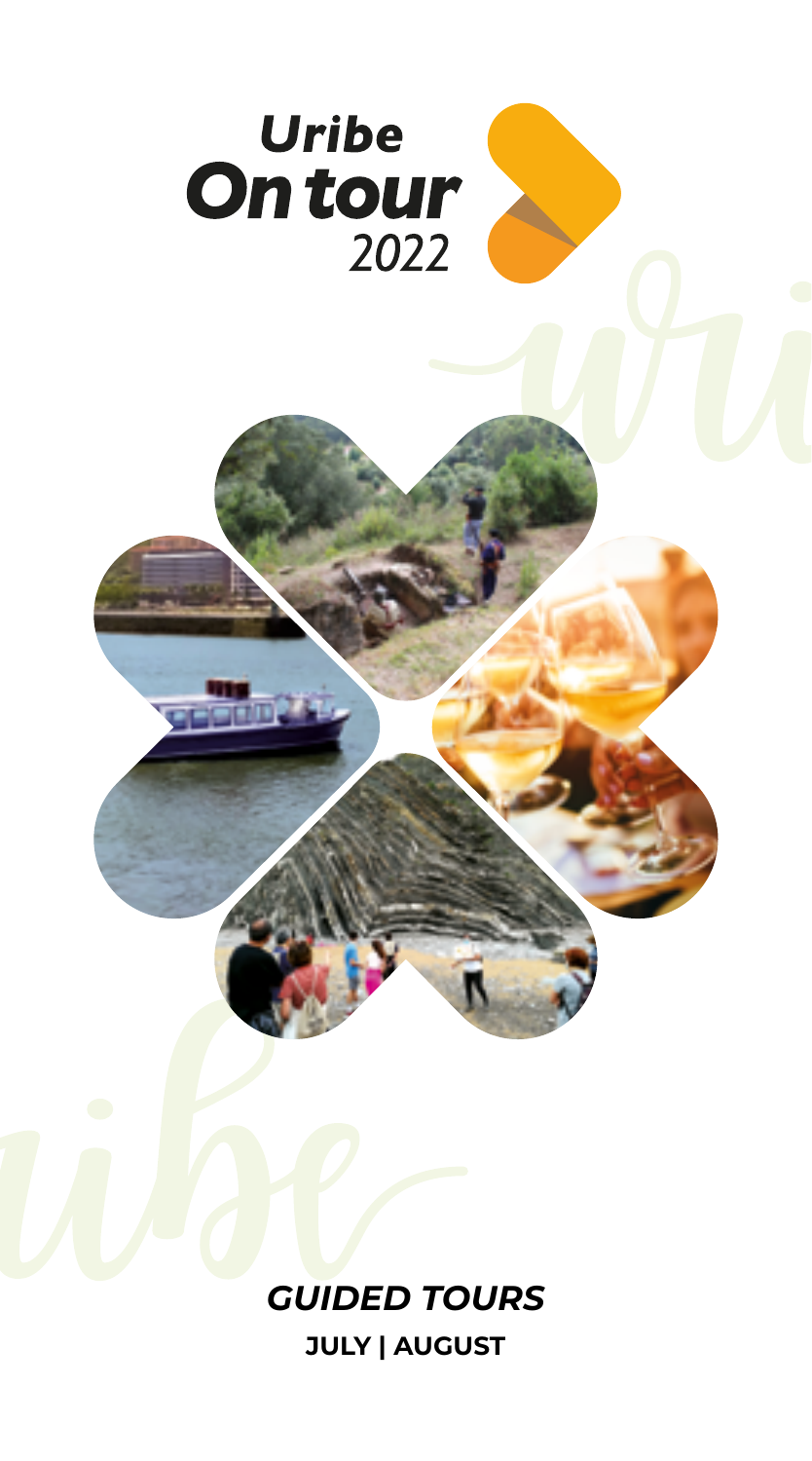

**Information**

# **BY THE RIVER ON THE "GASOLINO"**

### *Set your course for Biscay heritage!*

Hop aboard the Gasolino, the legendary boat that'll take you to see the fascinating heritage on both banks of the Bilbao estuary.

**JULY 9th** - 12:00-14:00 Erandio-Abra-Erandio

**JULY 23rd** - 11:00-13:00 Erandio-Bilbao-Erandio

**AUGUST** *(Check: turismo@erandio.eus) Altzaga jetty*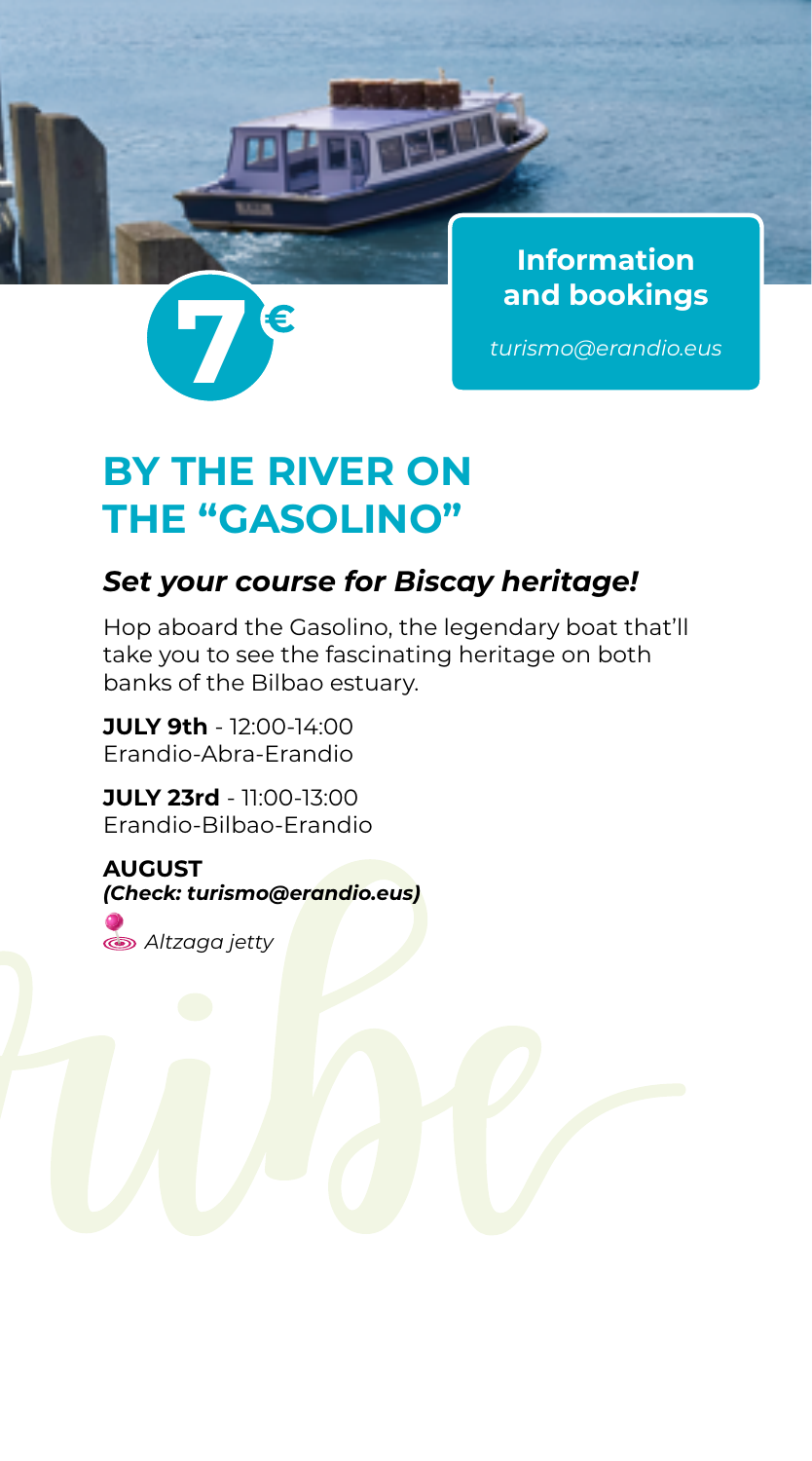

**Information**

## **IRON BELT**

### *Prepare for battle!*

You'll have a once in a lifetime experience at the historic re-enactments in the ruins of the iron ring in Uribe.

**JULY 3rd** - 10:00-12:00 Sopela / Berango  *Parking camping-car • Sopela*

#### **JULY 17th** - 10:00-12:00 Derio

 *Derio cemetery*

#### **AUGUST 7th** - 10:00-12:00

Gatika  *Lauroeta Hiribidea, 31 (parking) • Loiu*

**AUGUST 14th** - 10:00-12:00 Laukiz  *Mendiondo auzoa, 24 (parking)*

*• Mountain tours. Appropriate mountain clothing and footwear, water, sun protection required.*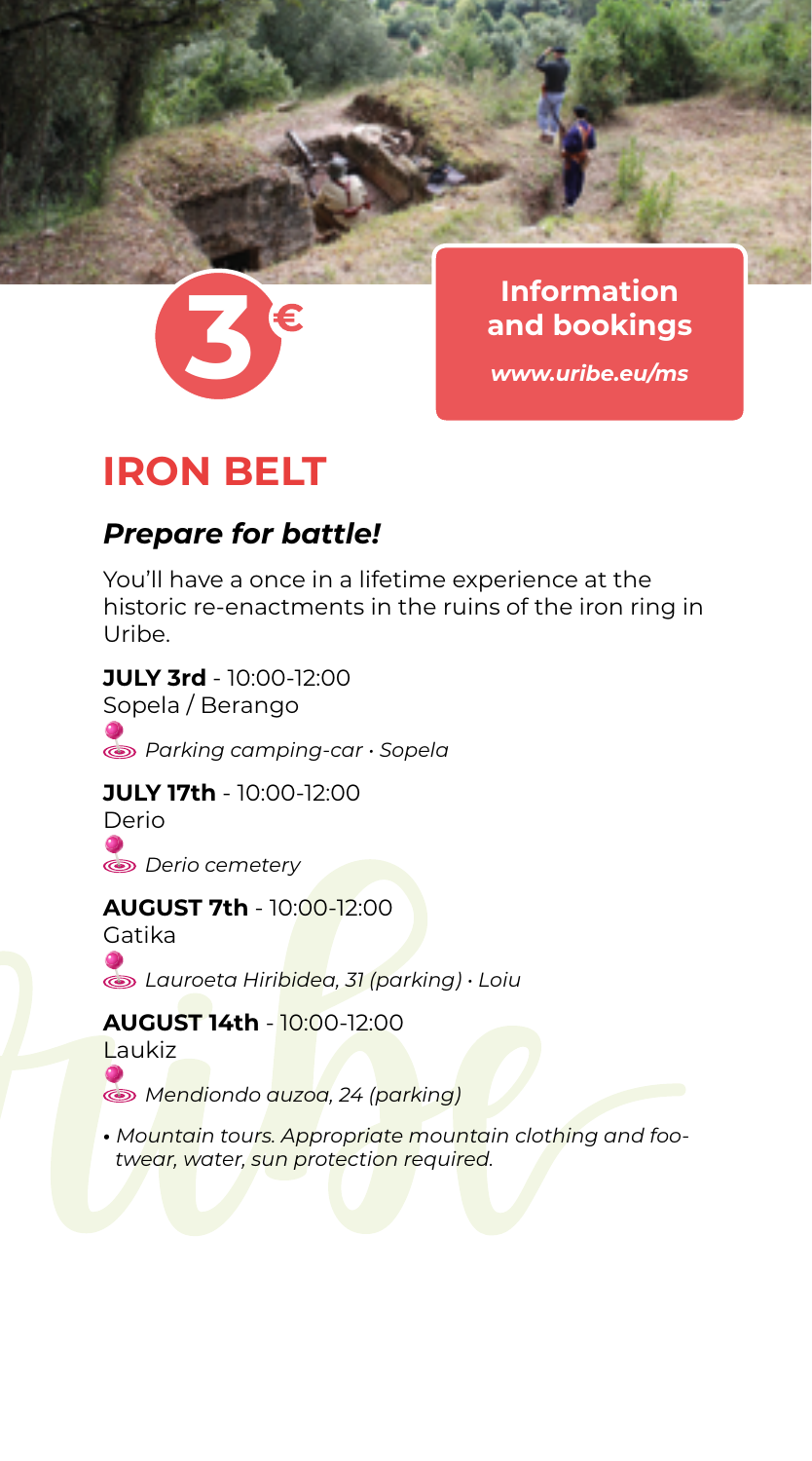

**Information and bookings**

*Txakolingunea: 946 028 513 txakolingunea@bizkaia.eus* **3,50**

## **TXAKOLI EXPERIENCE**

## *A toast to authenticity!*

Uribe is top-notch txakoli territory. Choose the visit you like most and get ready to have an amazing eno-gastronomic experience.

### **GUIDED TOURS**

- **Txakolingunea** (Txakoli Museum): everyday. **3,50 €** (visit and tasting of 1 txakoli and 1 pintxo)
- **Mendibile Jauregia** (headquarters of the PDO of Txakoli of Biscay): everyday. **6 €\*** (visit and tasting of 2 txakolis and 1 pintxo)

#### **WINERIES**

- **JULY 10st**  12:00 **8 €\*** Bodega Gorka Izagirre (Larrabetzu)
- **JULY 16th**  12:00 **8 €\*** Magalarte Lezama Txakolina (Lezama)
- **JULY 24th**  12:00 **8 €\*** Zabala Txakolina (Bakio)
- **AUGUST 6th**  12:00 **8 €\*** Bodega Magalarte Zamudio (Zamudio)
- **AUGUST 13rd**  12:00 **8 €\*** Txakoli Butroi (Gatika)
- *\* Txakoli Experience special price (visit, tasting of 2 txakolis and 2 pintxos)*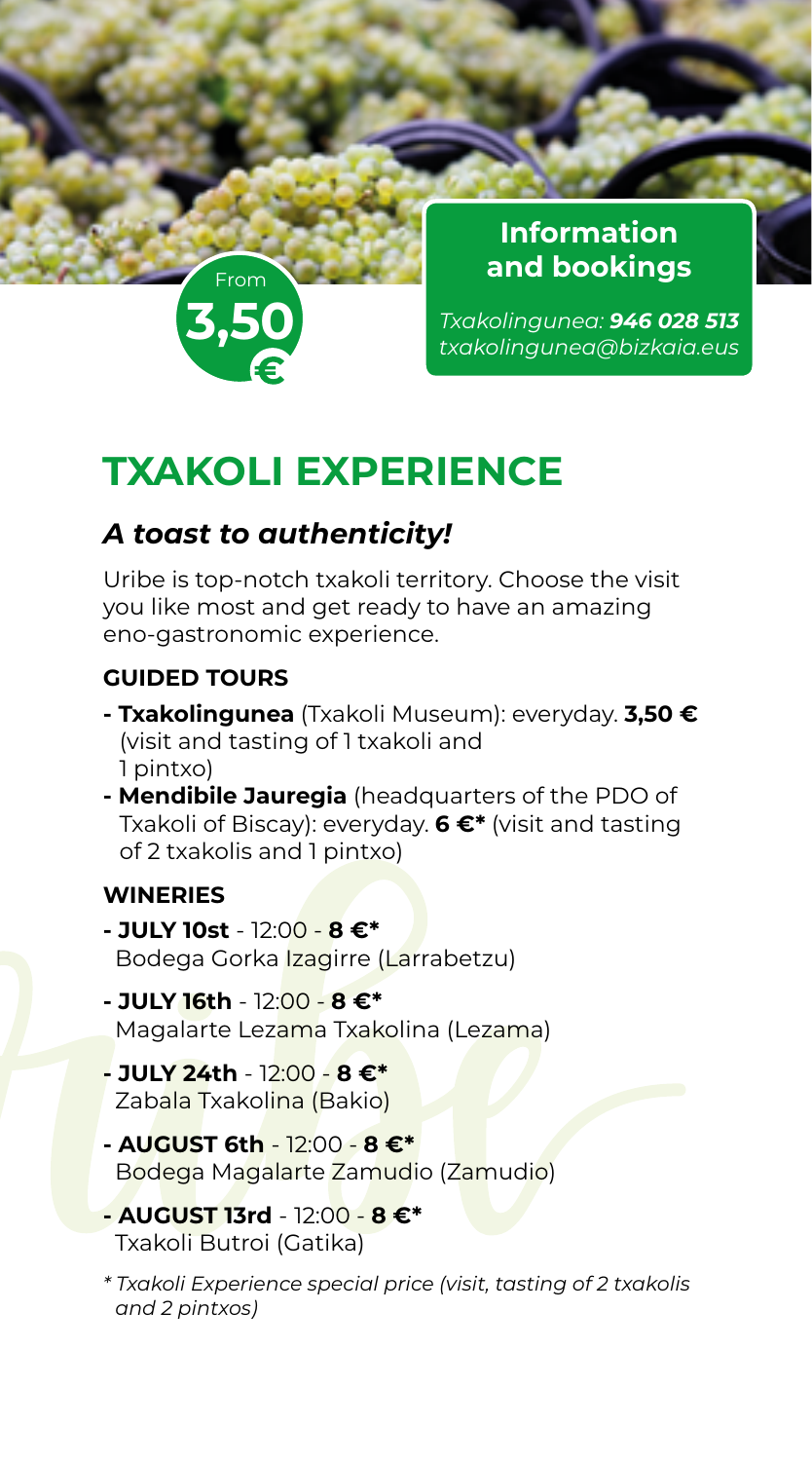

**Information and bookings**

 $\odot$ 

## **FLYSCH BIZKAIA**

### *Discover secrets hidden in the rocks for millions of years!*

There are tours with expert guides who will show you the geological treasures of the Flysch of Biscay.

**JULY 2nd**- 11:00-12:30 Sopela - The meteorite's footprints  *Opposite Gorka Yarritu's Surf School (at the western end of Arrietara-Atxabiribil beach).*

**JULY 16th** - 11:00-12:30 Meñakoz - Where the lava rests  *Stop at the entrance to the beach*

**JULY 31st** - 11:00-12:30 The black flysch of Armintza

 *Armintza skate-park.* 

**AUGUST 6th** - 11:00-12:30 Bakio - A volcano in Bakio?

 *Txakoli monument (half-way along the beach)*

**AUGUST 13rd** - 11:00-12:30 Barrika - The Cathedral of the Folds

 *Barrika beach viewing point*

**AUGUST 20th** - 11:00-12:30 Gorliz - A castle on coral reefs  *Next to the public toilets in the carpark, Gorliz Port*